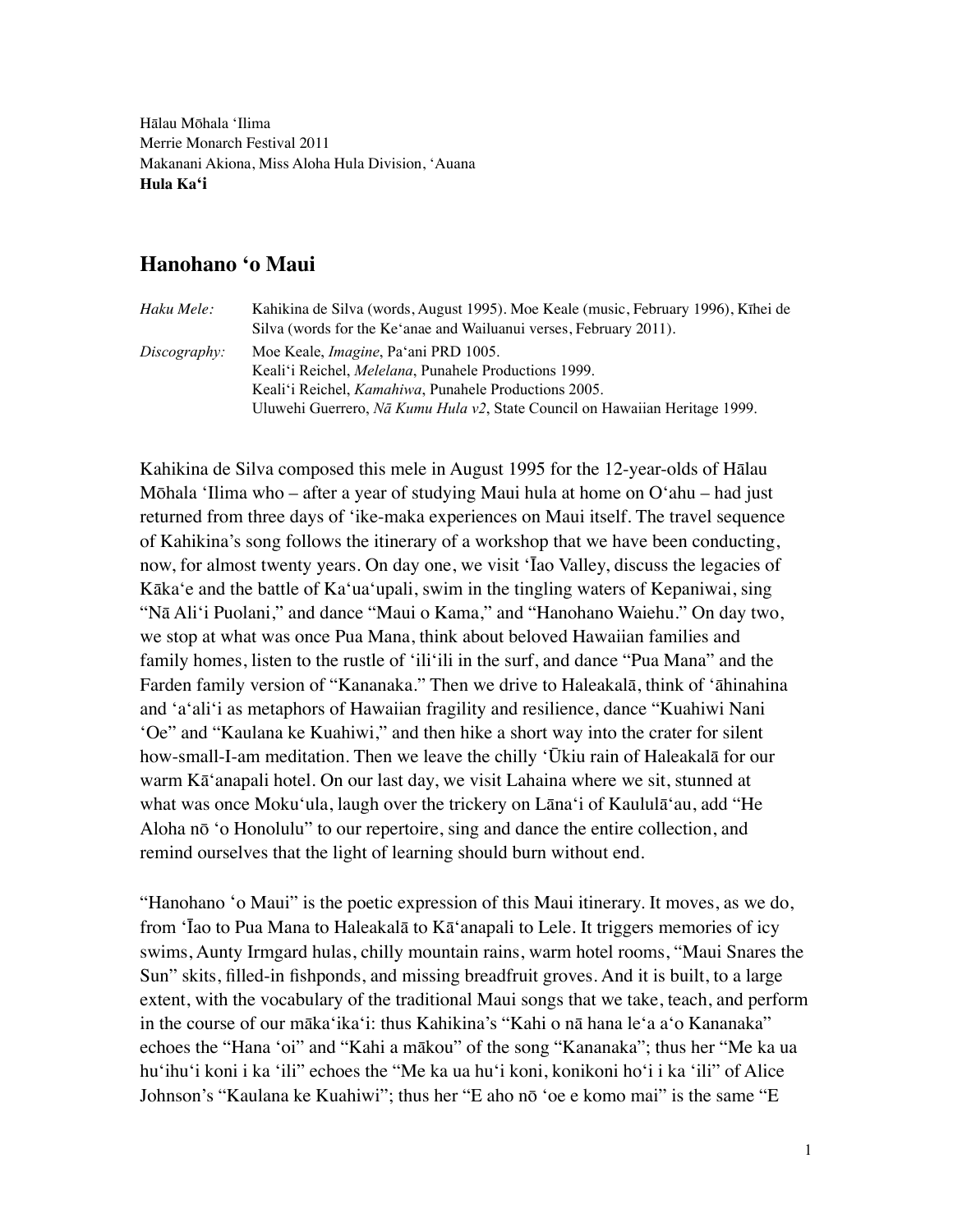aho" as that of Alice Namakelua's "Kuahiwi Nani 'Oe"; thus her "Pio 'ole ke kukui i ka Ua'ula," is the same "Pio 'ole" as that of Lot Kauwe's "He Aloha nō 'o Honolulu"; and thus her "'O Maui a'o Kama nō e ka 'oi" echoes both the "Maui o Kama" of Aunty Vickie Ii Rodrigues' collection and the "Maui nō ka 'Oi" of the Rev. Sam Kapū Sr.'s pen. All told, "Hanohano 'o Maui" is a new-but-old composition: it describes a contemporary tour whose focus is old places and old songs; its purpose is to make true old-timers out of our new generation.

We gave the words to Moe Keale in September of '95, and he came back to us five months later – outside Punahou School's Thurston Chapel, of all places – with a beautiful, lilting tune. The melody, he explained to us, came to him all at once while he was standing in line at the check-out counter of Mel's Market. He put his groceries down, told the cashier "Wait, I'll be right back," and ran out to his car to get his 'ukulele. "Once I play it, I can remember it; otherwise, it's gone."

Moe recorded "Hanohano 'o Maui" before the year was out, and we've taken it on every Maui trip since then. We teach each verse at the place for which it is written, and at the end of our stay – usually on the lawn next to the Baldwin House in Lahaina – we add what one of our haumāna calls "the last piece of the puzzle." It is an "amazing feeling," she continues, "to complete this dance that we have been working on for three days. I love learning dances at Hālauwai [our hālau], but it is truly a special experience to learn a dance written for us in the locations it was written about."[1](#page-1-0) Another of our young writers looked back on her three-day experience and arrived at this powerful conclusion:

<span id="page-1-3"></span><span id="page-1-2"></span>Ua a'o 'ia au nā mea he nui 'ino mai kēia huaka'i a he mea nui kēlā ia'u. Ma o nā wahi like 'ole a mākou i hele ai – ke awāwa 'o 'Īao, Pua Mana, Haleakalā, Kā'anapali, a me Lahaina – ua maopopo ia'u 'a'ohe hula inā 'a'ohe mo'olelo. 'O ka mea nui o ka hula, 'o ia ka mo'olelo. Eia kekahi, he mea nui ia'u ka 'ike maka 'ana i nā wahi aʻu e hula nei. Piha ka hau'oli ma ko'u na'au; he huaka'i kēiaa aʻu e ho'omana'o mau ai.[2](#page-1-1)

<span id="page-1-0"></span> $<sup>1</sup>$  $<sup>1</sup>$  $<sup>1</sup>$  Jackie Thomas, Maui trip journal entry, 2007.</sup>

<span id="page-1-1"></span><sup>&</sup>lt;sup>[2](#page-1-3)</sup> "I have learned so many things on this trip, and they are very important to me. Because of all the different places we have visited – 'Īao Valley, Pua Mana, Haleakalā, Kā'anapali, and Lahaina – I have come to understand that there is no hula if there is no story. The most important aspect of hula is the story that goes with it. Also important to me is seeing, first-hand, the places that I dance for. I am filled with joy because of what I have learned; this is a trip that I will always remember." Hi'ilei Mano'i-Hyde, Maui trip journal entry, 2005; my English translation of Hi'ilei's entry. Her complete journal is published on the KS Ka'wakīloumoku website: http://apps.ksbe.edu/kaiwakiloumoku/makalii/feature-stories/maui\_aku\_nei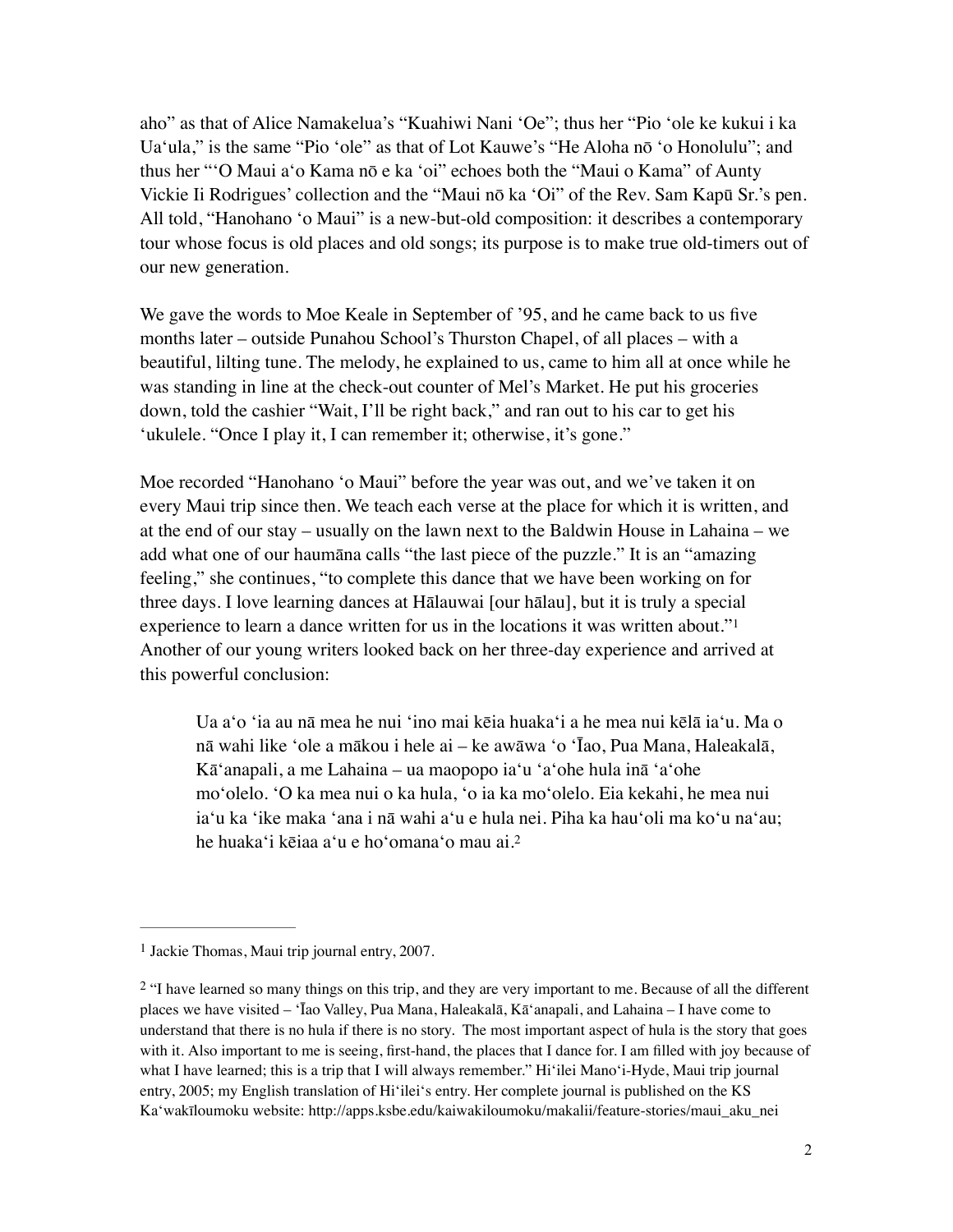Makanani Akiona was a keiki on our 1999 māka'ika'i to Maui, and she has chaperoned the trip more than a half-dozen times since. We don't take our keiki classes to Ke'anae and Wailuanui, where Makanani's father's family is from, but we know where her heart goes every time we pass the Hana Highway turnoff or look down the Ko'olau Gap from Haleakalā. It was a no-brainer that we chose Hāmākua-Ke'anae-Wailua mele for her kahiko and 'auana performances this year, and when Makanani asked to do "Hanohano 'o Maui" as her ka'i-ho'i for Alice Johnson's "Nani Wale Ke'anae," we felt that Kahikina's song needed to go there, needed to take Makanani home.

<span id="page-2-1"></span>Hence the two new verses. The first is for "ka wai kau mai," the life-giving springs of Kāne and Kanaloa at Ke'anae where the Akiona are still remembered as kahu of the guardian manō who was raised in one of those springs[.](#page-2-0)<sup>[3](#page-2-0)</sup> And the second is for the kiele and lo'i kalo at Makanani's grandmother's home in Wailuanui. In keeping with the echo-effect established in Kahikina's seven-verse mele, the new verses are meant to echo Mary Heanu's "Ka Loke o Maui" ("I mahu'i ho'i au e like 'ike lihi / I ka wai kau mai o Ke'anae") and Alice Johnson's own "Nani Wale Ke'anae" ("He nani nō 'o ia i ka pua kiele"). All told, our intent here is processional – we want to gently convey our dancer, by means of a carefully amended song that already has great meaning for us, to a song and place that lie at the core of who she is.

#### **Hanohano 'o Maui**

*(new verses in italics)*

| Hanohano 'o Maui i ka lei loke  | Maui is honored with the lei loke          |  |
|---------------------------------|--------------------------------------------|--|
| A he nani hiwahiwa kū ho'okahi. | Hers is a singular and treasured beauty.   |  |
| 'Akahi ho'i au a 'ike maka      | I have just now experienced                |  |
| I ka wai hu'ihu'i a'o 'Iao.     | The icy waters of 'Iao.                    |  |
| Kau aku ka mana'o a'e 'ike lihi | <i>I hope to catch a glimpse</i>           |  |
| I ka wai kau mai a'o Ke'anae    | Of Kawaikaumai at Ke'anae                  |  |
| Hā'ale ke aloha no ka lei kiele | I am filled with love for the lei kiele    |  |
| Me nā lau kapalili o Wailuanui  | And the trembling kalo leaves of Wailuanui |  |

(\*Kīhei and Manu Boyd have since revised these verses; please refer to the updated words and note attached to the end of this essay.)

<span id="page-2-0"></span>The story of the shark Hi'u is related by Uncle Jimmy Hueu in *Ka Wai o ke Ola* II:22-24, 135-136, and [3](#page-2-1) 157-8. It is also summarized by Martha Beckwith in *Hawaiian Mythology*, 134.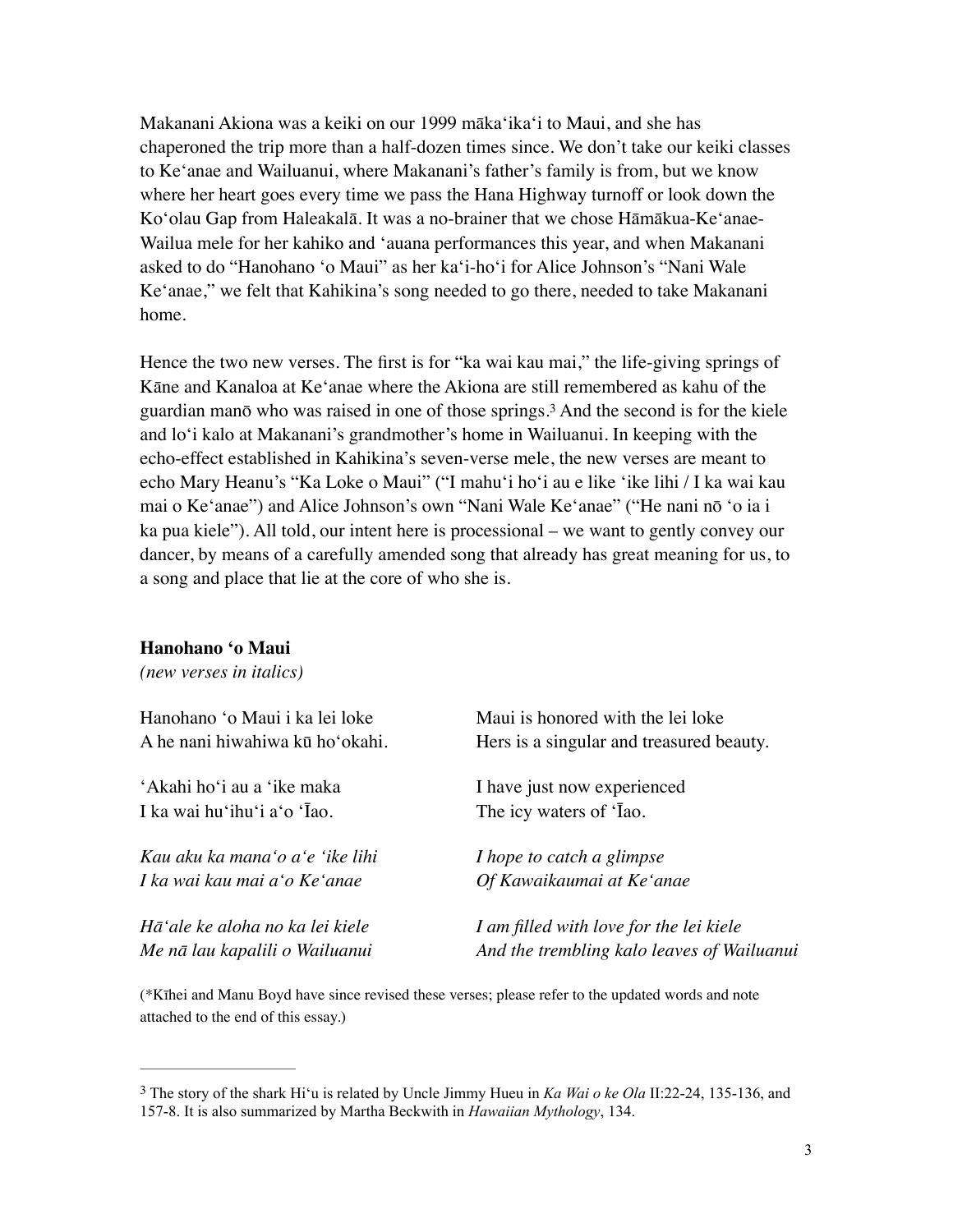| 'O ka nehe a ke kai i Pua Mana<br>Kahi o nā hana le'a a'o Kananaka | The rustling of the sea at Pua Mana<br>Where Kananaka merrily played. |
|--------------------------------------------------------------------|-----------------------------------------------------------------------|
| Kuahiwi kilakila 'o Haleakalā                                      | Haleakalā is a majestic mountain                                      |
| Me ka ua hu'ihu'i koni i ka 'ili.                                  | Whose chilly rains cause the skin to tingle.                          |
| E aho nō 'oe e komo mai                                            | It is better that you enter                                           |
| I ka 'āina pumehana o Kā'anapali                                   | The warm lands of Ka <sup>'</sup> anapali.                            |
| Mehana ho'i i ka Malu a'o Lele                                     | I will surely be warmed in the shelter of Lele                        |
| Pio 'ole ke kukui i ka Ua'ula.                                     | Where light burns unextinguished by the 'Ula rain.                    |
| Puana ka inoa a'e lohe 'ia                                         | Tell the name that it may be heard                                    |
| 'O Maui a'o Kama nō e ka 'oi.                                      | Maui of Kama is definitely the best.                                  |

### **NOTES TO THE MELE**

**Lei loke.** Marie McDonald (*Ka Lei: The Leis of Hawaii*, 114) explains that two roses – the pink Damask (*Rosa damascena*) and the Luis Felipe (*Rosa chinensis*) – have been called roselani / lokelani by Hawaiian people. The Damask was taken to the Americas by the Spanish (thus it is sometimes called the Castilian rose) and then brought to Hawai'i by New England sailors or missionary women in the early 1800s. The pink, sweet, longlasting Damask soon became very popular in Hawaiian gardens of the mid-19th century, particularly in Lahaina and at McKee's 'Ulupalakua Rose Ranch. In 1923, a joint resolution of the Territorial Legislature designated the official "flower" of each of the eight islands: it came as no surprise when the roselani, the pink Damask, was given to the people who had already made it their own. For some reason (McDonald does not elaborate), the Damask began to die off and become increasingly rare. As a result, the more pest- and disease-resistant Luis Felipe became the Damask's substitute. The Luis Felipe, now called lokelani, was probably a Chinese introduction; its bloom is small and either dark pink or red, with a pink center. It is not as fragrant as the Damask, nor does it hold up as well as a lei flower or cut flower.

Kawena Pukui ("Aspects of the Word Lei," *Directions in Traditional Pacific Literature*, 105-6) offers additional information on the lokelani: she identifies the original flower of that name as the common small red rose. The popular Damask (she calls it Castilian) was originally named loke Hawai'i. "When the Damask became associated with Maui, however, it came to be known by the name of its less spectacular cousin."

**'Īao.** Kamehameha invaded Maui in 1790; after a series of inconclusive skirmishes along the Hāmākua coast, his forces used a cannon they had named *Lopaka* to help them defeat the Maui army of Kalanikūpule at 'Īao valley. Although most of the Maui chiefs were able to escape, their warriors were massacred; the bodies of Maui's dead fell into 'Īao stream, dammed-up the waters, and caused it to run red for days afterwards (Kawena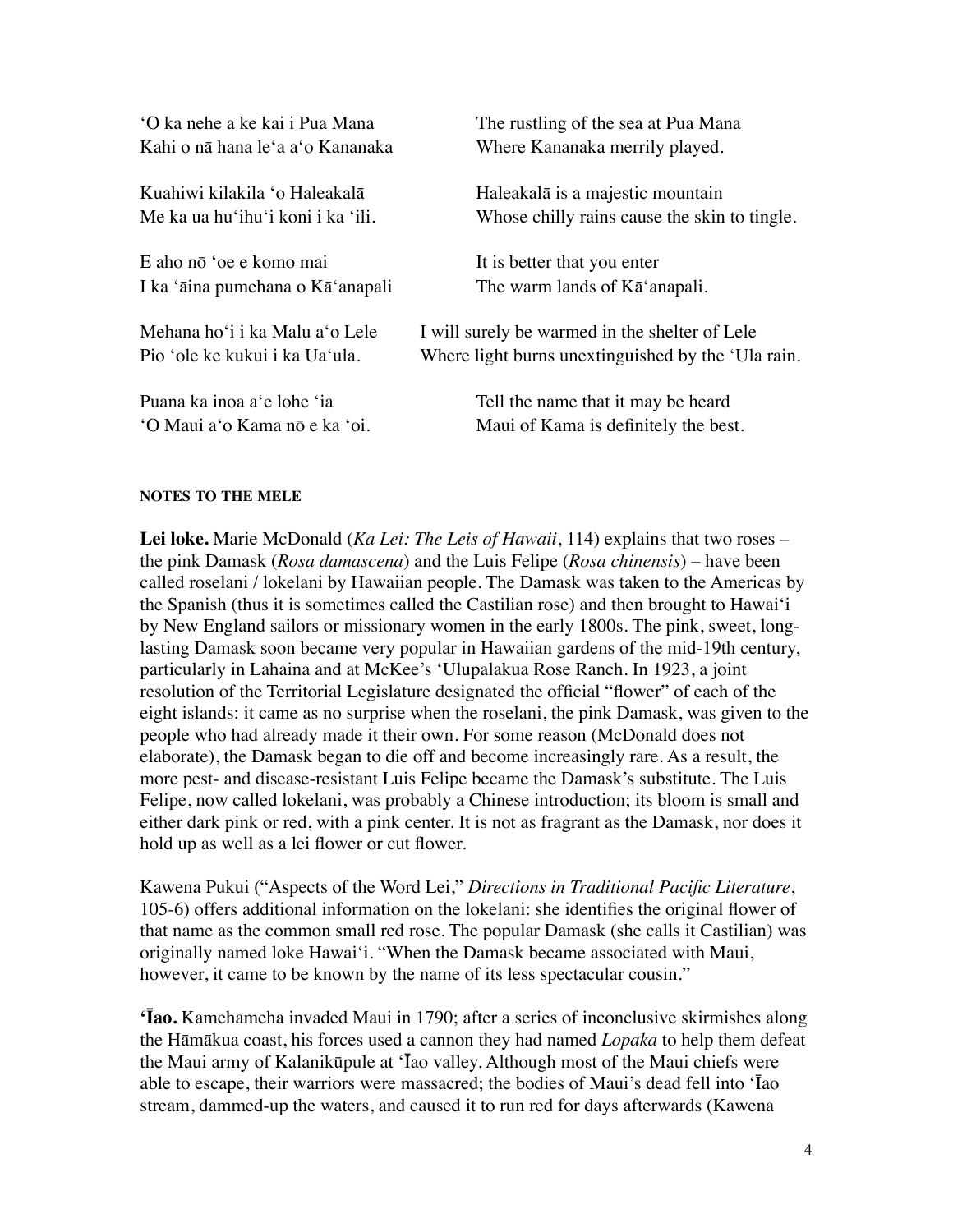Pukui, *'Ōlelo No'eau*, #1029). In memory of this defeat, the battle site was named for the blocked water of 'Īao: Kepaniwaio'īao" (or Ka'uwa'upali, the "clawed" at cliffs of warriors attempting to escape the slaughter). 'Īao is remembered today as the site of this battle, but 'Īao was an important place long before Kamehameha fought here. The valley is surrounded on three sides by high cliffs named Nāpalikapuokāka'e (The Sacred Cliffs of Kāka'e; sometimes Nāpelakapuokāka'e, The Sacred Flesh of Kāka'e) after a highranking chief of 15th century Maui whose bones were hidden in a cave somewhere in these pali. Since then, many Maui ali'i have been buried here – all in secret places where none can disturb their rest (*'Ōlelo No'eau*, #1473).

**Ka wai kau mai o Keʻanae.** "Here the God Kāne, accompanied by Kanaloa, thrust his kauila staff into solid rock, and water gushed forth" (Kawena Pukui, *Place Names*, 103). Consequently, this spring was named "the placed/suspended water of Kāne." Martha Beckwith summarizes the story in *Hawaiian Mythology*, 64-5:

Kane and Kanaloa go into the precipitous mountains back of Keanae on Maui and lack water. They discuss whether it can be obtained at this height. "Oi-ana (Let it be seen)!" says Kanaloa; so Kane thrusts in his staff made of heavy, close-grained kauila wood (*Alphitonia excelsa*) and water gushes forth…Two holes are pointed out just below the road across Ohia gulch beyond Keanae on Maui where Kane dug his spear first into one hole and then into the other with the words, "This is for you, that for me."

**Kananaka.** Our version of "Kananaka" was taught to Māpuana by Aunty Irmgard Aluli who learned it from her sister, Emma Sharpe, who learned it from the "old ladies" of Lahaina in 1919. According to Aunty Irmgard (personal communication, 1988), this seanymph was the leader of a band of playful mermaids. On nights when the moon cast a silvery sheen on the ocean, the band would frolic in the surf near Lahaina, riding waves over the sandbar at a river mouth, building hills of sand on the shoreline, and singing their joyous songs. Kananaka's merry games did not take place on the beach at Pua Mana, but "Hanohano 'o Maui" honors the keepers of "Kananaka" – the aunties Irmgard and Emma – by assigning the mermaids' activities to the site of the aunties' home, a place of equally joyful music.

**E aho nō 'oe.** The fourth verse of Alice Namakelua's "Kuahiwi Nani 'Oe" suggests that the listener leave the 'Ūkiu rains of Haleakalā and relax at Maluokeao (Shelter of the Clouds), Wailuku: "E aho nō 'oe a'e komo mai / A e ho'ola'i i ka Maluokeao." Since our departure from Haleakalā ends in west Maui rather than Wailuku, "Hanohano 'o Maui" takes us to a different shelter in the warm land of Kā'anapali. The echo of Aunty Alice's song, however, is no accident; the visitor's need for relief from cold and high altitude is shared by both compositions.

**Malu-a'o-Lele.** This is the short form of *Malu 'Ulu o Lele* (The Breadfruit Shade of Lele), an epithet for the old town of Lahaina, formerly known as Lele. In ancient times, a large grove of breadfruit trees grew here. The rascal chief Kaululā'au, who is said to have had an enormous appetite for 'ulu, chopped down and uprooted nearly all of the trees in the grove in order to satisfy his craving. As punishment, he was banished to Lāna'i, an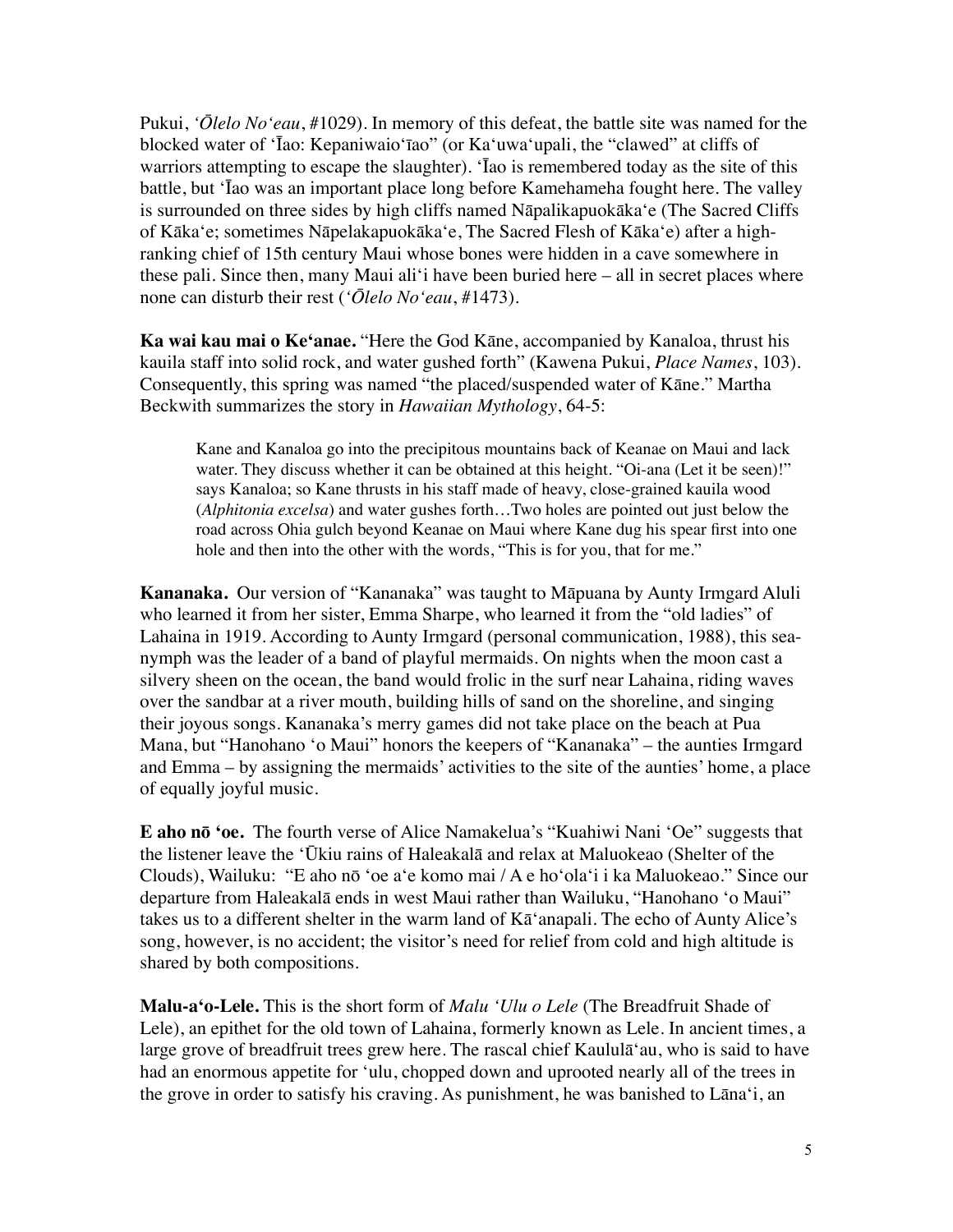island inhabited by ghosts. He was expected to die there, but he tricked the ghosts, killed them all, and returned triumphantly to Maui. Kaululā'au's father was Kāka'alaneo. Kāka'alaneo's brother was Kaka'e, the chief who began the tradition of royal burials at 'Īao.

**Kukui 'a'ā mau / Pio 'ole i ka Ua'ula.** The ever-burning kukui is often interpreted as the Lahaina lighthouse at Mala, but Kawena Pukui points out that the reference is probably to the light of learning at Lahainaluna School on the hillside above the town (*'Ōlelo No'eau*, #1414). The Ua'ula of Lahaina sweeps down on the town from Kaua'ula Valley; it is famous for knocking down the grass houses of Lele and for twice demolishing the Waine'e church. When the Ua'ula winds carry the evening rain down from the mountains, the sunset reflects of the raindrops and turns them red; thus the name *ka-ua-'ula*, the red rain.

### **A FINAL REVISION**

| Date: $2/26/11$                                                 |  |
|-----------------------------------------------------------------|--|
| To: The Merrie Monarch Festival Committee and Judges, 2011      |  |
| From: Māpuana and Kīhei de Silva, Hālau Mōhala 'Ilima           |  |
| Re: Fact Sheet Revision for:                                    |  |
| Makanani Akiona – Miss Aloha Hula Division – 'Auana – Hula Ka'i |  |
| Judges' form: page 15                                           |  |
| HMI attachment: p. 3 following judges' form page 15             |  |
|                                                                 |  |

## Aloha,

Manu Boyd and Kīhei have collaborated on a revised version of Kīhei's two new verses (verses three and four) for Makanani Akiona's ka'i: "Hanohano 'o Maui."

## **As first submitted:**

|                 | 3. Kau aku ka mana'o a'e 'ike lihi<br>I ka wai kau mai a'o Ke'anae   | I hope to catch a glimpse<br>Of Kawaikaumai at Ke'anae                                |  |  |  |
|-----------------|----------------------------------------------------------------------|---------------------------------------------------------------------------------------|--|--|--|
|                 | 4. Hā'ale ke aloha no ka lei kiele<br>Me nā lau kapalili o Wailuanui | I am filled with love for the lei kiele<br>And the trembling kalo leaves of Wailuanui |  |  |  |
| As now revised: |                                                                      |                                                                                       |  |  |  |
|                 | 3. Ua ao ke aloha no ka lei kiele<br>Me nā lau kapalili o Wailuanui  | Affection dawns for the lei kiele<br>And the trembling kalo leaves of Wailuanui       |  |  |  |